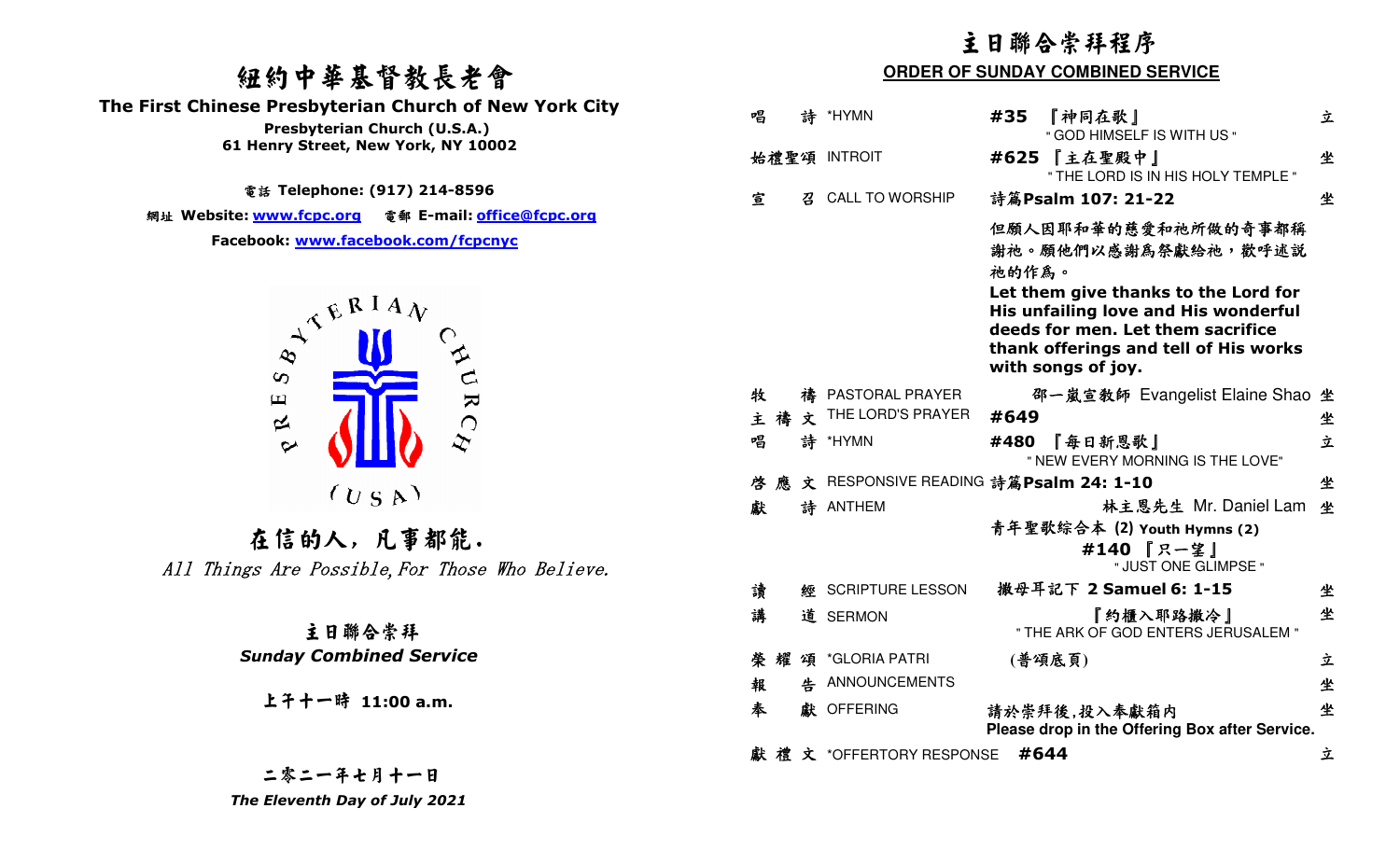| 差                                               |                           | 遣 *DISMISSAL                             |                                                                                  | 方李芳執事 Deacon Frances Fong 立            |                                                      |                                                                             | 應: 榮耀的王是誰呢? 就是有力有能的耶和華,在戰場上有能的耶和華!                                                                              |
|-------------------------------------------------|---------------------------|------------------------------------------|----------------------------------------------------------------------------------|----------------------------------------|------------------------------------------------------|-----------------------------------------------------------------------------|-----------------------------------------------------------------------------------------------------------------|
|                                                 |                           | Go forth into the world to serve God and |                                                                                  |                                        |                                                      | 啟: 眾城門哪,你們要抬起頭來! 永久的門戶,你們要把頭抬起! 那榮耀的王                                       |                                                                                                                 |
|                                                 |                           |                                          | human beings whom He created and love<br>after the Worship Service in the Church |                                        |                                                      |                                                                             | 將要進來!                                                                                                           |
|                                                 |                           |                                          |                                                                                  | Sanctuary. Amen.                       |                                                      |                                                                             | 應: 榮耀的王是誰呢? 萬軍之耶和華,祂是榮耀的王!                                                                                      |
|                                                 |                           |                                          |                                                                                  | 在聖殿崇拜上帝以後,你們務要踏進世界去事                   |                                                      |                                                                             | <b>Responsive Reading: Psalm 24:1-10</b>                                                                        |
|                                                 |                           |                                          |                                                                                  | 奉上帝和祂所創造,所愛顧的全人類. 阿們!                  |                                                      |                                                                             | The earth is the Lord's, and everything in it, the world, and all who live in it;                               |
| 阿們                                              | 頌                         | *AMEN                                    | #675                                                                             |                                        | 立                                                    | $\mathbf{2}$                                                                | for he founded it upon the seas and established it upon the waters.                                             |
| 唱                                               | 詩                         | *HYMN                                    | #230                                                                             | 『禮拜散時歌』                                | 立                                                    |                                                                             | Who may ascend the hill of the Lord? Who may stand in his holy place?                                           |
|                                                 |                           |                                          |                                                                                  | " LORD, DISMISS US WITH THY BLESSING " |                                                      |                                                                             | He who has clean hands and a pure heart, who does not lift up his soul to an idol<br>or swear by what is false. |
|                                                 |                           |                                          |                                                                                  |                                        |                                                      |                                                                             | He will receive blessings from the Lord and vindication from God his Savior.                                    |
|                                                 |                           | *please stand                            |                                                                                  |                                        |                                                      |                                                                             | Such is the generation of those who seek him, who seek your face, O God of Jacob.                               |
|                                                 |                           |                                          |                                                                                  |                                        |                                                      |                                                                             | Lift up your heads, O you gates; be lifted up, you ancient doors, that the King of<br>glory may come in.        |
|                                                 |                           |                                          | 花<br>獻                                                                           |                                        |                                                      |                                                                             | Who is this King of glory? The Lord strong and mighty, the Lord mighty in battle.                               |
|                                                 | 中年團契紀念陳李小嫦女士              |                                          |                                                                                  |                                        |                                                      |                                                                             | Lift up your heads, O you gates; lift them up, you ancient doors, that the King of                              |
|                                                 |                           |                                          |                                                                                  |                                        |                                                      |                                                                             | glory may come in.                                                                                              |
|                                                 | 中年團契紀念趙雷月華女士              |                                          |                                                                                  |                                        | 10                                                   | Who is he, this King of glory? The Lord Almighty – he is the King of glory. |                                                                                                                 |
|                                                 | 伍黃碧霞女士紀念表姐趙雷月華女士          |                                          |                                                                                  |                                        |                                                      |                                                                             |                                                                                                                 |
|                                                 | 李陳婉卿合家紀念李立富先生             |                                          |                                                                                  |                                        |                                                      | 講道經文:撒母耳記下 6:1-15                                                           |                                                                                                                 |
|                                                 | 陳盧秀華執事紀念陳李小嫦姐妹            |                                          |                                                                                  |                                        |                                                      |                                                                             |                                                                                                                 |
| 陳盧秀執事紀念趙雷月華姐妹                                   |                           |                                          |                                                                                  |                                        |                                                      |                                                                             | 大衛又聚集以色列中所有挑選的人三萬。                                                                                              |
| 李許妙梨長老紀念先夫李鵬光先生                                 |                           |                                          |                                                                                  |                                        | 大衛起身,率領跟隨他的眾人前往,要從巴拉猶大將上帝的約櫃運來;這約櫃就                  |                                                                             |                                                                                                                 |
|                                                 | Mei & Tommy Lee 紀念父親李鵬光先生 |                                          |                                                                                  |                                        |                                                      | 是坐在二基路伯上萬軍之耶和華留名的約櫃。                                                        |                                                                                                                 |
| 趙林慕貞女士紀念陳李小嫦女士, 趙雷月華女士<br>梁燊南夫婦紀念陳李小嫦女士, 趙雷月華女士 |                           |                                          |                                                                                  |                                        | 他們將上帝的約櫃從岡上亞比拿達的家裡抬出來,放在新車上;亞比拿達的兩個<br>兒子烏撒和亞希約趕這新車。 |                                                                             |                                                                                                                 |
|                                                 |                           |                                          |                                                                                  |                                        |                                                      |                                                                             | 他們將上帝的約櫃從岡上亞比拿達的家裡抬出來的時候,亞希約在約櫃前行走。                                                                             |
|                                                 |                           |                                          |                                                                                  |                                        |                                                      |                                                                             | 大衛和以色列的全家在耶和華面前,用松木製造的各樣樂器和琴、瑟、鼓、鈸、                                                                             |
|                                                 |                           | 啓應文:詩篇 24 篇: 1-10                        |                                                                                  |                                        |                                                      |                                                                             | 鑼,作樂跳舞。                                                                                                         |
|                                                 |                           |                                          |                                                                                  | 主席啟: (大衛的詩) 地和其中所充滿的,世界和住在其間的,都屬耶和華。   |                                                      |                                                                             | 到了拿艮的禾場,因為牛失前蹄,烏撒就伸手扶住上帝的約櫃。                                                                                    |
| 會眾應: 祂把地建立在海上,安定在大水之上。                          |                           |                                          |                                                                                  |                                        |                                                      |                                                                             | 上帝耶和華向烏撒發怒,因這錯誤擊殺他,他就死在上帝的約櫃旁。                                                                                  |
| 啟: 誰能登耶和華的山? 誰能站在祂的聖所?                          |                           |                                          |                                                                                  |                                        | 大衛因耶和華擊殺烏撒,心裡愁煩,就稱那地方為毗列斯烏撒,直到今日。                    |                                                                             |                                                                                                                 |
| 應: 就是手潔心清,不向虛妄,起誓不懷詭詐的人。                        |                           |                                          |                                                                                  |                                        | 那日,大衛懼怕耶和華,說:耶和華的約櫃怎可運到我這裡來?                         |                                                                             |                                                                                                                 |
| 啟: 他必蒙耶和華賜福,又蒙救他的上帝使他成義。                        |                           |                                          |                                                                                  | 10                                     | 於是大衛不肯將耶和華的約櫃運進大衛的城,卻運到迦特人俄別以東的家中。                   |                                                                             |                                                                                                                 |
| 應: 這是尋求耶和華的族類,是尋求祢面的雅各。                         |                           |                                          |                                                                                  |                                        |                                                      |                                                                             | 耶和華的約櫃在迦特人俄別以東家中三個月:耶和華賜福給俄別以東和他全家。                                                                             |
| 啟: 眾城門哪,你們要抬起頭來! 永久的門戶,你們要被舉起! 那榮耀的王            |                           |                                          |                                                                                  |                                        | 12 有人告訴大衛王說:耶和華因為約櫃賜福給俄別以東的家和一切屬他的。大衛就               |                                                                             |                                                                                                                 |

 啟: 眾城門哪,你們要抬起頭來! 永久的門戶,你們要被舉起! 那榮耀的王 將要進來!

# 有人告訴大衛王說:耶和華因為約櫃賜福給俄別以東的家和一切屬他的。大衛就<br>去,歡歡喜喜地將上帝的約櫃從俄別以東家中抬到大衛的城裡。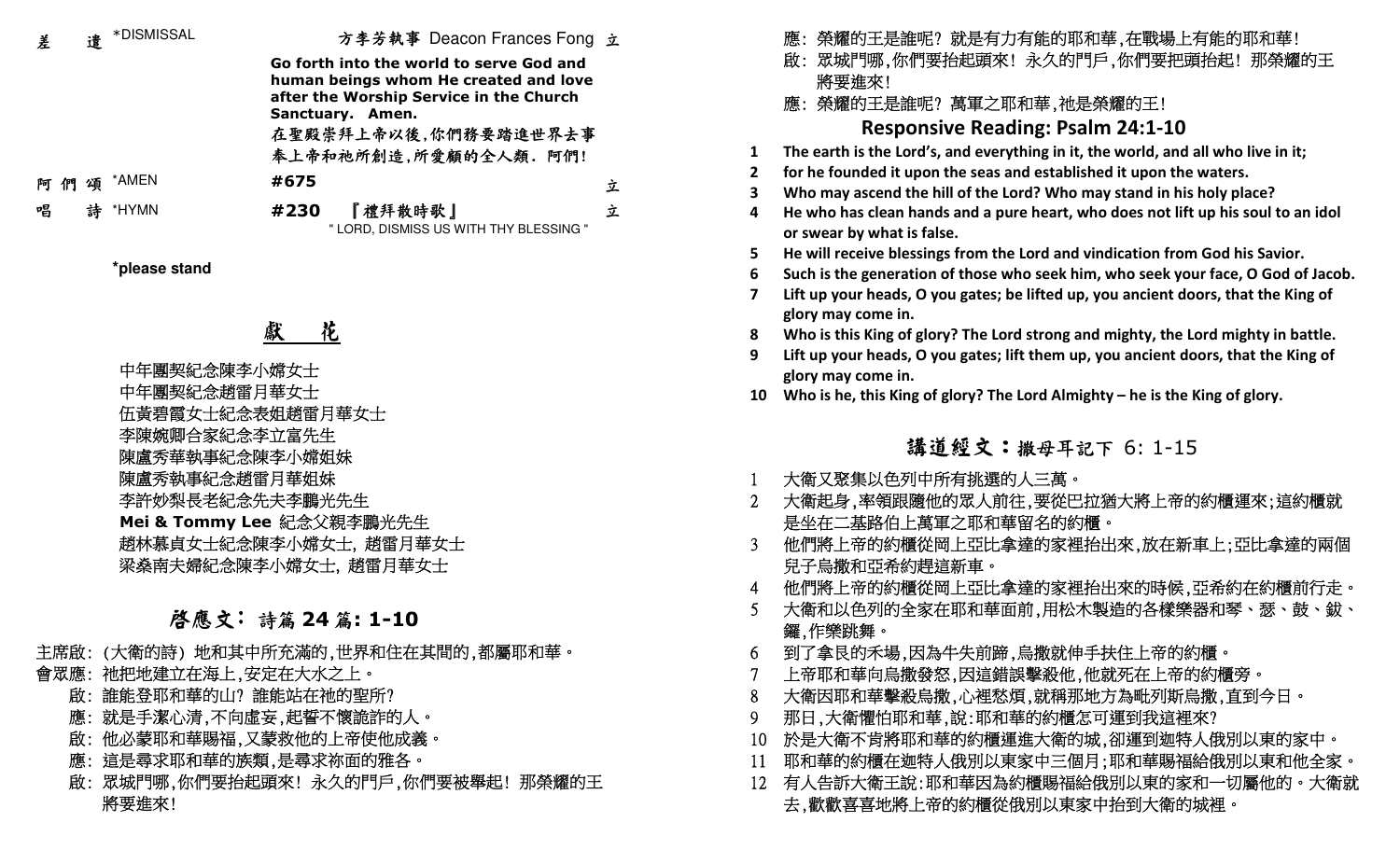- 13抬耶和華約櫃的人走了六步,大衛就獻牛與肥羊為祭。
- 大衛穿著細麻布的以弗得,在耶和華面前極力跳舞。 14
- 15這樣,大衛和以色列的全家歡呼吹角,將耶和華的約櫃抬上來。

#### **Scripture Lesson: 2 Samuel 6: 1-15**

- **1David again brought together out of Israel chosen men, thirty thousand in all.**
- **2 He and all this men set out from Baalah of Judah to bring up from there the ark of God, which is called by the Name; the name of the Lord Almighty, who is enthroned between the cherubim that are on the ark.**
- **3 They set the ark of God on a new cart and brought it from the house of Abinadab, which was on the hill. Uzzah and Ahio, sons of Abinaddab, were guiding the new cart**
- **4with the ark of God on it, and Ahio was walking in front of it.**
- **5 David and the whole house of Israel were celebrating with all their might before the the Lord, with songs, with harps, lyres, tambourines, sistrums and cymbals.**
- **6 When they came to the threshing floor of Nacon, Uzzah reached out and took hold of the ark of God, because the oxen stumbled.**
- **7 The Lord's anger burned against Uzzah because of his irreverent act; therefore God struck him down and he died there beside the ark of God.**
- **8 Then David was angry because the Lord's wrath had broken out against Uzzah, and to this day that place is called Perez Uzzah.**
- **9 David was afraid of the Lord that day and said, "How can the ark of the Lord ever come to me?"**
- **10 He was not willing to take the ark of the Lord to be with him in the City of David. Instead, he took it aside to the house of Obed-Edom the Gittite.**
- **11 The ark of the Lord remained in the house of Obed-Edom the Gittite for three months, and the Lord blessed him and his entire household.**
- **12 Now King David was told, "The Lord has blessed the household of Obed-Edom and everything he has, because of the ark of God." So David went down and brought up the ark of God from the house of Obed-Edom to the City of David with rejoicing.**
- **13 When those who were carrying the ark of the Lord had taken six steps, he sacrificed a bull and a fattened calf.**
- **14 David, wearing a linen ephod, danced before the Lord with all his might,**
- **15 while he and the entire house of Israel brought up the ark of the Lord with shouts and the sound of trumpets.**

#### 報告事項

- **1**. 歡迎首次參加主日崇拜之新朋友**,**盼望你能繼續參加聚會**,**散會後請留下姓名**,** 通訊處及電話與司事**,**<sup>以</sup>便教會與你聯絡。
- **2**. 祈禱會**:** 逢禮拜四下午二時**,**請各兄姊在不同地方一齊誠心為教會守望禱告。
- **3**. 因疫情關係**,**目前只重開主日崇拜。
- **4**. 各兄姊於教會辦公時間內每日上午九時至下午五時可用本堂手提電話**(917) 214-8596**聯絡各同工。
- **5.** 本堂在網址 **www.fcpc.org** 上載主日週刊**,**講道**,**請瀏覽及收聽。

#### 主日崇拜事奉人員

|        | 今主日(七月十一日)     | 下主日(七月十八日)    |
|--------|----------------|---------------|
|        | 主日聯合崇拜         | 主日聯合崇拜        |
| 講員/主席  | 邵一嵐宣敎師 / 方李芳執事 | 李澤華牧師 / 梁美娥長老 |
| 司<br>琴 | 江友正女士          | 江友正女士         |
| 待<br>招 | 陳張愛萍長老         | 唐顯慶長老         |
| 聖壇插花   | 邵一嵐宣教師         | 邵一嵐宣教師        |
| 錄音/音響  | 黄惠賜執事          | 黄惠賜執事         |

### 代禱事項

- 1.為本堂各同工、全體長老、執事、董事及領袖們在教會中事奉的心志禱告。
- 2.為祈禱會禱告。求聖靈感動更多弟兄姊妹同心合意為教會守望。
- 3.為紐約市華埠社區禱告。願本堂藉著崇拜、關懷、社區服務、網絡廣播節目 廣傳福音。
- 4.為身體和心靈軟弱的弟兄姊妹禱告。求主醫治,使他們早日康復: 吳秀琼女士、林伍新蘭女士、陳玉金女士、張淑德女士、劉浪波夫人、 陳伍愛娣女士、黃德夫人、王金鐲先生、胡關琴英執事、謝銓長老。」
- 5.為本堂聘牧事工禱告。求主差遣合適主任牧師來牧養教會。